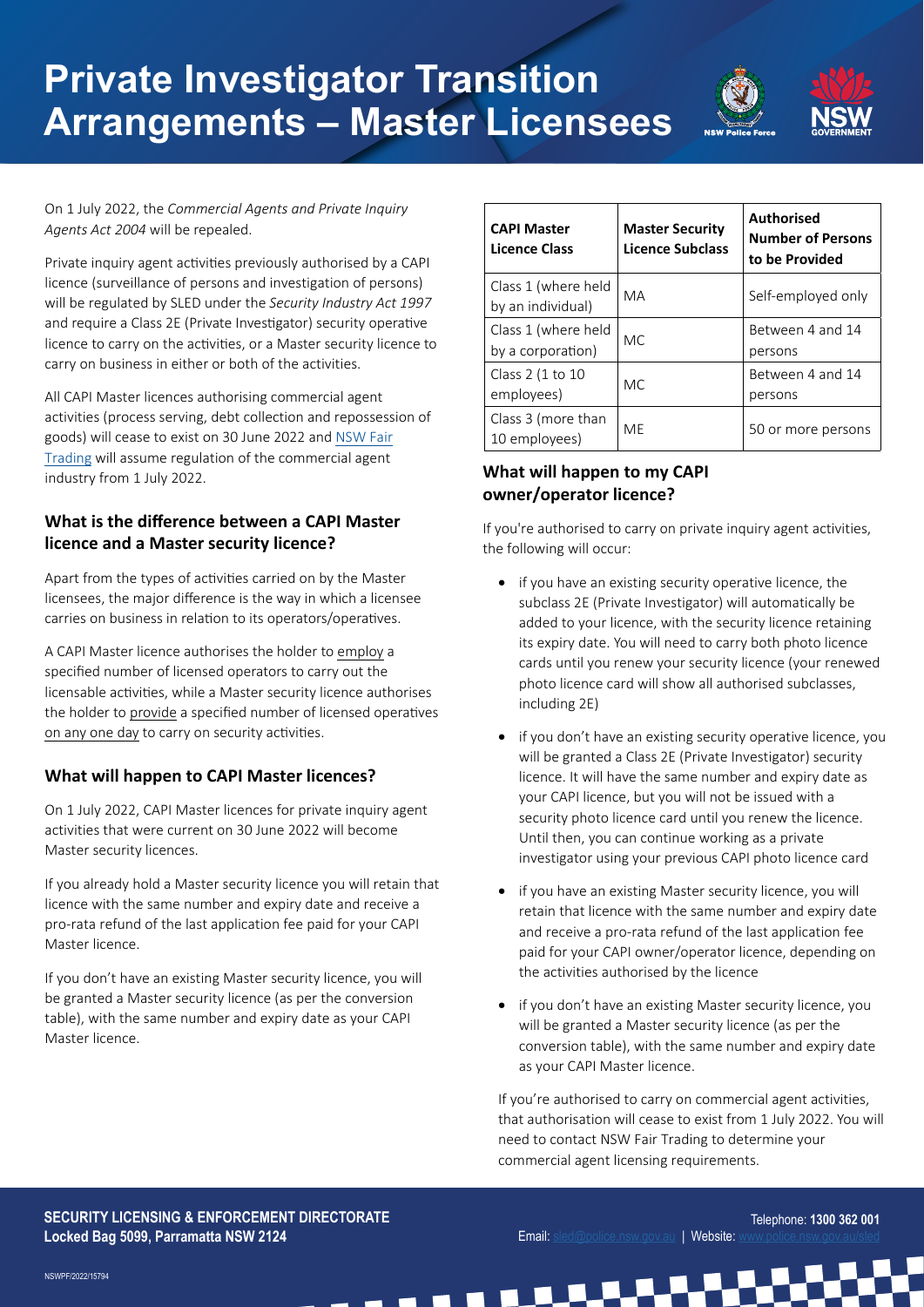

## **What will happen with CAPI Master licences held by corporations?**

On 1 July 2022, CAPI Master licences held by corporations for private inquiry agent activities that were current on 30 June 2022 will automatically become Master security licences as per the conversion table.

If you have an existing Master security licence, you will be authorised to provide 2E (Private Investigator) licensees under that licence, with the same number and expiry date, and receive a pro-rata refund of the last application fee paid for your CAPI Master licence.

If you don't have an existing Master security licence, you will be granted a Master security licence (as per the conversion table), with the same number and expiry date as your CAPI Master licence.

Under security industry legislation, all Master licences held by a corporation must have a "Nominated Person".

The "Nominated Person" must be a close associate of the corporation who is involved in the day-to-day conduct of the corporation's security activities, have Australian work rights (excluding people on student and working holiday visas), and consent to having their fingerprints taken and to be subject to probity checks.

SLED will write to corporations after 1 July 2022 with further information about how to comply with the requirement to specify a Nominated Person.

## **What Master security licence will I need?**

A Master security licence authorises the holder to provide a specified number of licensed operatives on any one day to carry on security activities.

Security industry legislation requires a Master security licensee to hold a licence sufficient to include the number of all licensed security operatives provided on any one day, including those provided under subcontracting arrangements.

The full list of Master security licence subclasses is as follows:

| <b>Master Security</b><br>Licence Subclass | <b>Description</b>                                                                                                                                                   |  |
|--------------------------------------------|----------------------------------------------------------------------------------------------------------------------------------------------------------------------|--|
| MA                                         | Authorises the holder (who is self-<br>employed and who holds a Class 1 or<br>Class 2 licence, or both) to provide their<br>services to carry on security activities |  |
| <b>M<sub>B</sub></b>                       | Authorises the holder to provide no more<br>than 3 persons on any one day to carry on<br>security activities                                                         |  |
| <b>MC</b>                                  | Authorises the holder to provide between<br>4 and 14 persons on any one day to carry<br>on security activities                                                       |  |
| <b>MD</b>                                  | Authorises the holder to provide between<br>15 and 49 persons on any one day to<br>carry on security activities                                                      |  |
| MF                                         | Authorises the holder to provide 50 or<br>more persons on any one day to carry on<br>security activities                                                             |  |

Normally, Master security licence holders who exceed the authority of their licence commit an offence. However, SLED recognises that the change in licence authority from "employed persons" to "provided persons" may mean that some affected CAPI Master licensees will require a higher class of security licence. Therefore, affected licensees can vary their Master security licence at no cost until 31 August 2022 by filling in the relevant amendment form, which can be found on SLED's website, [www.police.nsw.gov.au/sled](http://www.police.nsw.gov.au/sled), and emailing it to [sled@police.nsw.gov.au](mailto:sled%40police.nsw.gov.au?subject=).

No affected licensee will commit an offence if they exceed the authority of their licence before either 1 September 2022 or before we determine any application they have made to vary their licence.

#### **SECURITY LICENSING & ENFORCEMENT DIRECTORATE Locked Bag 5099, Parramatta NSW 2124**



NSWPF/2022/15794